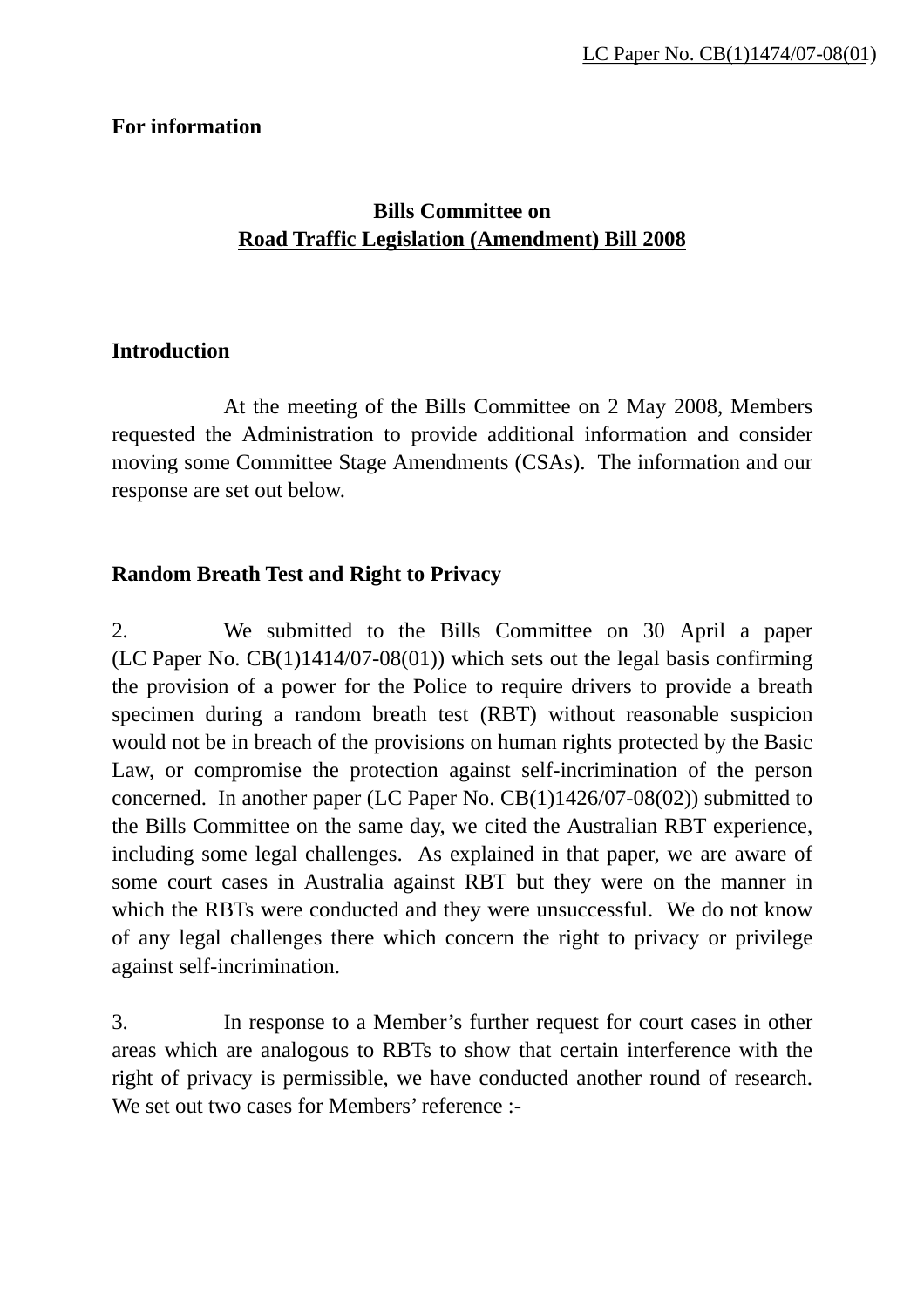4. This is a judicial review case in which the decisions of the Commissioner of Police to take a non-intimate sample of a swab from the mouth of each of the applicants upon their being convicted in the Magistrates' Courts for the offence of possession of dangerous drugs were challenged on the basis that it was an unlawful exercise of the power under section 59E of the Police Force Ordinance, Cap 232. We note that the Court considered that taking the sample of swab was "a painless process". The Court applied the principle of proportionality to see whether the Police taking a sample of a swab from the mouth of a person was a permissible interference to the right of privacy. Chu J said in her judgment at paragraphs 36 and 37 :

"*36. In R (S) v Chief Constable of the South Yorkshire Police & R (Marper) v Chief Constable of the South Yorkshire Police, op cit, the House of Lords rejected the challenge that the UK legislation permitting the retention of fingerprint and DNA sample of a person who had not been convicted of an offence was an interference with the right to privacy. It took the view that, even if the taking and retention of DNA samples did amount to interference with the right to respect for private life, the invasion is minimal and is amply justified for the prevention, detection and prosecution of crimes.*

*37. The reasoning of the House of Lords (which relate to a wider power of retention of DNA information) applies with full force to the present case. Mr King SC made the point that the buccal swab technique involves intrusion into the bodily cavity of the person from whom the sample is to be taken. Nevertheless, it does not detract from the fact that the invasion involved is minimal. The power under section 59E is proportionate to the object of investigation and prosecution of crimes and, to this end, the creation of an effective DNA database."* 

## *R v Lo Hon- hin* (1993) 3 HKPLR 622

5. In this case, the High Court held in a magistracy appeal that the power conferred by section 17C of the Immigration Ordinance on a police officer to request the production of identity card did not impinge on the right to liberty of movement guaranteed by article 8 of the Bill of Rights or the right not